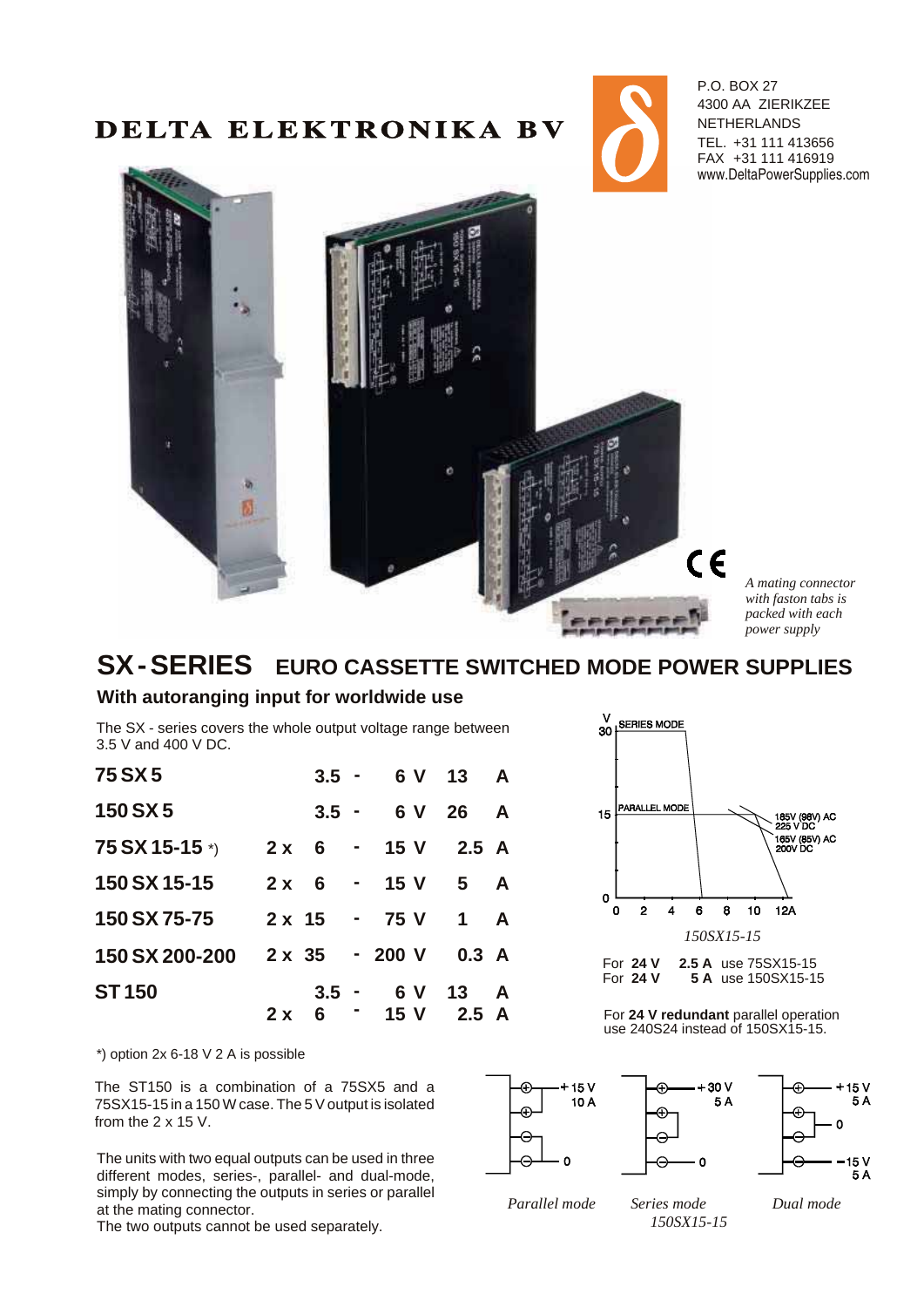#### Index of possible voltage / current combinations

| Voltage range      |                              |                      |      |           | Max. current Model |                   |
|--------------------|------------------------------|----------------------|------|-----------|--------------------|-------------------|
| 3.5                |                              | 6 V                  |      | 13        | A                  | 75SX5             |
| 3.5                |                              | 6 V                  |      | 26        | A                  | 150SX5            |
| 6                  | -                            | 15 V                 |      | 5         | A                  | 75SX15-15         |
| 6                  | $\qquad \qquad \blacksquare$ | 15 V                 |      | 10        | A                  | 150SX15-15        |
| 12                 | $\overline{\phantom{0}}$     | 30 V                 |      | 2.5       | A                  | 75SX15-15         |
| 12                 | -                            | 30 V                 |      | 5         | A                  | 150SX15-15        |
| 15                 | $\overline{\phantom{0}}$     | 75 V                 |      | 2         | A                  | 150SX75-75        |
| 30                 | $\overline{\phantom{0}}$     | 150 V                |      | 1         | A                  | 150SX75-75        |
| 35                 | $\overline{\phantom{0}}$     | 200 V                |      | 0.6       | A                  | 150SX200-200      |
| 70                 |                              | 400 V                |      | 0.3       | A                  | 150SX200-200      |
| $+$ and $-$        |                              | 6 to                 | 15 V | 2.5       | A                  | 75SX15-15         |
| $+$ and $-$        |                              | 6<br>to              | 15 V | 5         | A                  | 150SX15-15        |
| $+$ and $-$ 15 to  |                              |                      | 75 V | 1         | A                  | 150SX75-75        |
|                    |                              | + and $-35$ to 200 V |      | 0.3       | A                  | 150SX200-200      |
| 3.5<br>6           |                              | 6 V<br>15V           |      | 13<br>5   | A<br>A             | ST150             |
| 3.5<br>12          |                              | 6V<br>30 V           |      | 13<br>2.5 | A<br>A             | ST <sub>150</sub> |
| 3.5<br>$+$ and $-$ |                              | 6 V<br>6 to          | 15 V | 13<br>2.5 | A<br>A             | ST150             |



Derating of output current at low line voltage

# **Specifications:**

| Input                                                                | Autoranging<br>AC 98 - 132 V 48 - 62 Hz<br>185 - 264 V 48 - 62 Hz<br>For DC operation and operation at 400 Hz contact factory.                           | 75 W<br>1.3 Arms<br>0.7 Arms                                              | 150 W<br>2.6 Arms<br>Fuse<br>1.4 Arms       | 75 W<br>150 W<br>2AT<br>4AT              |  |
|----------------------------------------------------------------------|----------------------------------------------------------------------------------------------------------------------------------------------------------|---------------------------------------------------------------------------|---------------------------------------------|------------------------------------------|--|
| <b>Inrush current limit</b>                                          | 10 A with NTC resistor 30 Ohms<br>cold resistance.                                                                                                       |                                                                           |                                             |                                          |  |
| <b>Insulation</b><br>Input / output<br>Input / case<br>Output / case | 4 kVrms (1 min.), 8 mm creepage/cl.<br>2.5 kVrms (1 min.), 5 mm creepage/cl.<br>500 V DC, 1 mm creepage/clearance<br>1 kV DC for 150SX75-75 and 200-200. |                                                                           |                                             |                                          |  |
| <b>Safety</b>                                                        | EN 60950 EN 61010                                                                                                                                        |                                                                           |                                             |                                          |  |
| <b>EMC</b>                                                           | EN 61204-3<br>Power Supply Standard<br>EN 61000-6-3<br>(EN 55022B) Generic Emission<br>EN 61000-6-2<br>Generic Immunity                                  |                                                                           | Transformer with split bobbin provides 4 kV |                                          |  |
| <b>Efficiency</b>                                                    | dielectric strength between input and output.<br>84 % dual units, 80 % 5V units at 230 V AC input.<br>81 % and 78 % respectively at 110 V AC input.      |                                                                           |                                             |                                          |  |
| <b>Voltage regulation</b><br>Load 0 - 100%<br>Line 185 - 264 V AC    | 5 and 15 V models<br>10 mV (with ext.sense)<br>$10 \text{ mV}$                                                                                           | 75 and 200 V models<br>200 mV<br>150 mV                                   |                                             |                                          |  |
| Ripple + noise                                                       | 5 mVrms, max. 20 mV p-p                                                                                                                                  | 70 mVrms, 100 mV p-p                                                      |                                             |                                          |  |
| <b>Stability</b>                                                     | $5.10^{-4}$ during 8 hours under constant conditions after 1 hr warm up.                                                                                 |                                                                           |                                             |                                          |  |
| Temp. coefficient                                                    | 1.10 <sup>-4</sup> per $^{\circ}$ C                                                                                                                      |                                                                           |                                             |                                          |  |
| <b>Output impedance</b>                                              | ÷                                                                                                                                                        | Max. 0.1 Ohm up to 100 kHz, except<br>150 SX75-75 and 200-200 max, 1 Ohm. |                                             |                                          |  |
| <b>Recovery time</b>                                                 | 0.1 ms to recover to within 0.1 V after a<br>50-100% load step. Max. deviation 0.4 V.<br>0.6 ms / 1.2 V for 75 V and 200 V models.                       |                                                                           | Output<br>current<br>50                     | Vertical mounting<br>Horizontal mounting |  |
| <b>Ambient temperature</b>                                           | : $-40$ to + 85 °C<br>Storage<br>Operating<br>: $-20$ to $+50$ °C, derate current<br>linearly to 20% from 50 to 75 °C.                                   |                                                                           | -20                                         | - Ambient temp.<br>ao °C<br>60<br>40     |  |
| <b>Temp. protection</b>                                              | Overtemperature protected.                                                                                                                               |                                                                           |                                             | Temperature derating                     |  |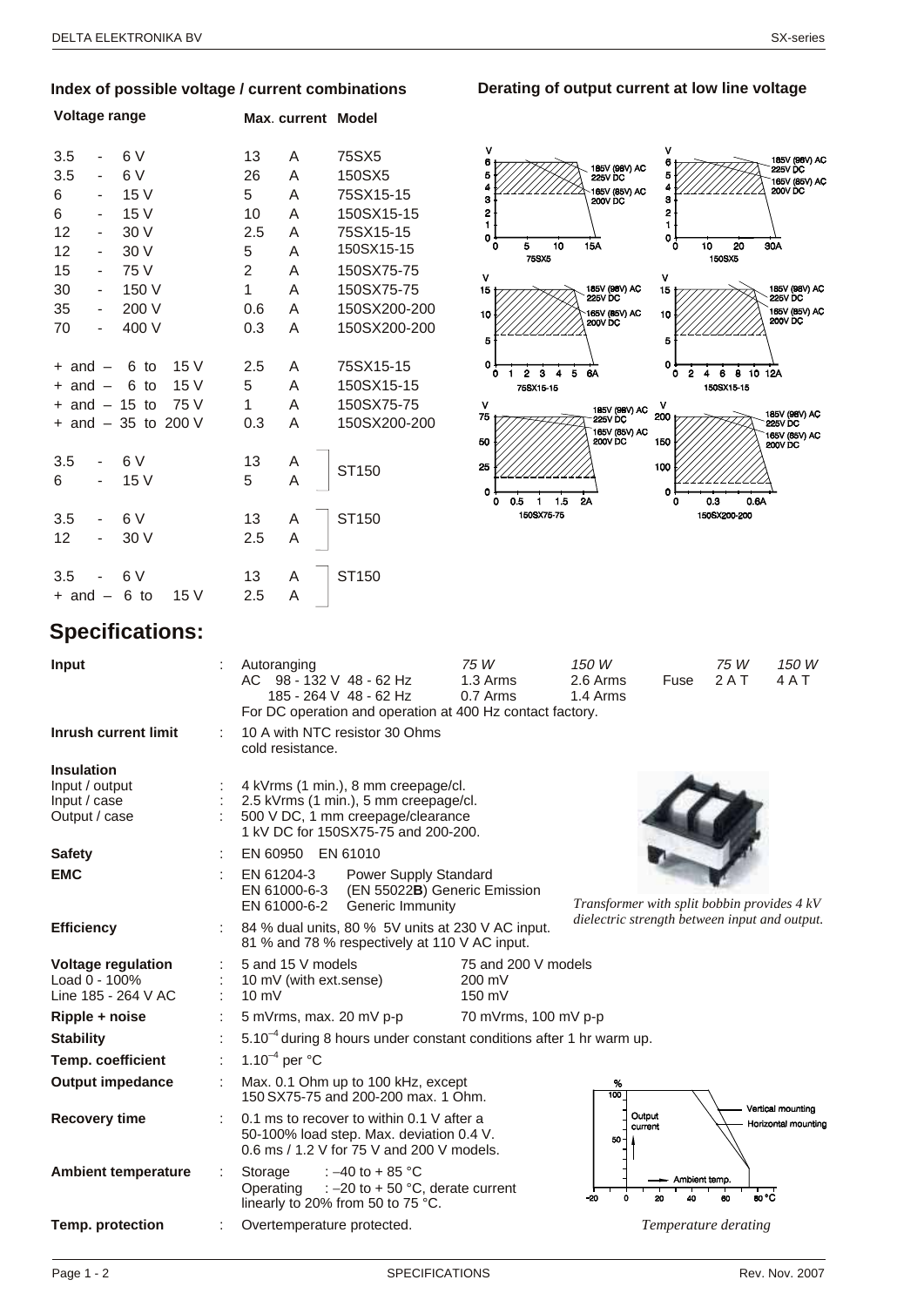| Hold-up time              | $: 15 \text{ ms}$ at full load, 30 ms at half load (220 V AC).                                                                                                                                                                                                                                                                                                                           |
|---------------------------|------------------------------------------------------------------------------------------------------------------------------------------------------------------------------------------------------------------------------------------------------------------------------------------------------------------------------------------------------------------------------------------|
| Series operation          | : Up to 500 V total voltage. Up to 1 kV for 150SX75-75 and 200-200.                                                                                                                                                                                                                                                                                                                      |
| <b>Parallel operation</b> | : Allowed up to 40 $^{\circ}$ C ambient temperature                                                                                                                                                                                                                                                                                                                                      |
| Redundant par. operation  | : Is possible with external diodes                                                                                                                                                                                                                                                                                                                                                       |
| <b>Current limit</b>      | : The current limit is fixed and protects the power supply during overloading and short cir-<br>cuiting. Continuous overload and short circuit does not harm the unit.<br>10% more current can be taken at the low end of the voltage range.                                                                                                                                             |
| <b>Voltage limit</b>      | : For safety a second regulation circuit limits the output voltage to about 10% above its<br>range in case the normal regulation loop fails.                                                                                                                                                                                                                                             |
| Voltage adjustment        | : The output voltage is continuously variable over the whole range with a 20 turn screw-<br>driver adjustment through the front panel.                                                                                                                                                                                                                                                   |
| <b>Remote control</b>     | : Voltage control with an external potentiometer is possible after some small internal<br>changes (see manual page 3-2).                                                                                                                                                                                                                                                                 |
| Remote programming        | : Remote programming of the output voltage is possible after changing an internal link on<br>the PCB. An analog voltage of 5 V between PROG. and S- corresponds with the max out-<br>put voltage. Note: In dual mode S- is at a negative polarity.                                                                                                                                       |
| <b>Remote sensing</b>     | : The sense points are internally connected to $+$ and $-$ output. These links have to be re-<br>moved when remote sensing is required. The max. sense range is 2 V per load lead for<br>SX15-15 and 0.5 V for SX5. However the voltage across the leads plus the load cannot<br>exceed the supply max. output rating.<br>ST150, 150SX75-75 and 200-200 have no remote sensing facility. |
| <b>Remote ShutDown</b>    | : By $+5$ V (3.5 - 12 V) between RSD and S- or $-$ . Note: In dual mode S- is at neg.polarity.                                                                                                                                                                                                                                                                                           |
| Led lamp                  | : A green led lamp at the front panel indicates the output.                                                                                                                                                                                                                                                                                                                              |
| <b>MTBF</b>               | $: 1000000$ hrs                                                                                                                                                                                                                                                                                                                                                                          |
| Dim. and weight           | : $75SX$ h x w x d = 100 x 35.5 x 172 mm, 0.6 kg<br>150 SX h x w x d = 233.4 x 35.5 x 172 mm, 1.2 kg                                                                                                                                                                                                                                                                                     |

#### **75SX15-15 or 150SX15-15 used as dual power supply**

Because the sense points of the regulation are internally connected to the  $+$  and  $-15$  V terminals, the total voltage V1  $+$  V2 is kept constant.

When V1 and V2 are equally loaded the zero point will be in the middle.

With unequal loads a slight zero shift will occur.

Asymmetrical overloading and shortcircuiting will not damage the unit.

The 150SX75-75 and 200-200 have similar characteristics (relatively better).









*par al lel parallel Par allel mode Se ries mode Dual mode*



**c** to **6 termins (brack)**<br>*Zero-shift caused by unequal loading of the + and – 15 V* 

The sense points S+ and S– are internally connected to  $+$  and  $-$ . If remote sensing is required the internal links have to be removed (not allowed at  $75$  V, 200 V and triple units).

#### **Connections SX-series**

*use 2 pins use 3 pins*







**Limi** 

The H15 mating connector (DIN 41612) is available *with faston tabs (standard), screw terminals (optional) and solder pins (optional)* 

4  $\overline{1}$  $7-15$ . nen NC<br>RSD: NC AC / DC INPUT

### **Bench adapters**



**BA 150** can be used with: 150SX15-15, ST150 240S24 other 150SX optional

**BA 75** can be used with: 75SX5 75SX15-15